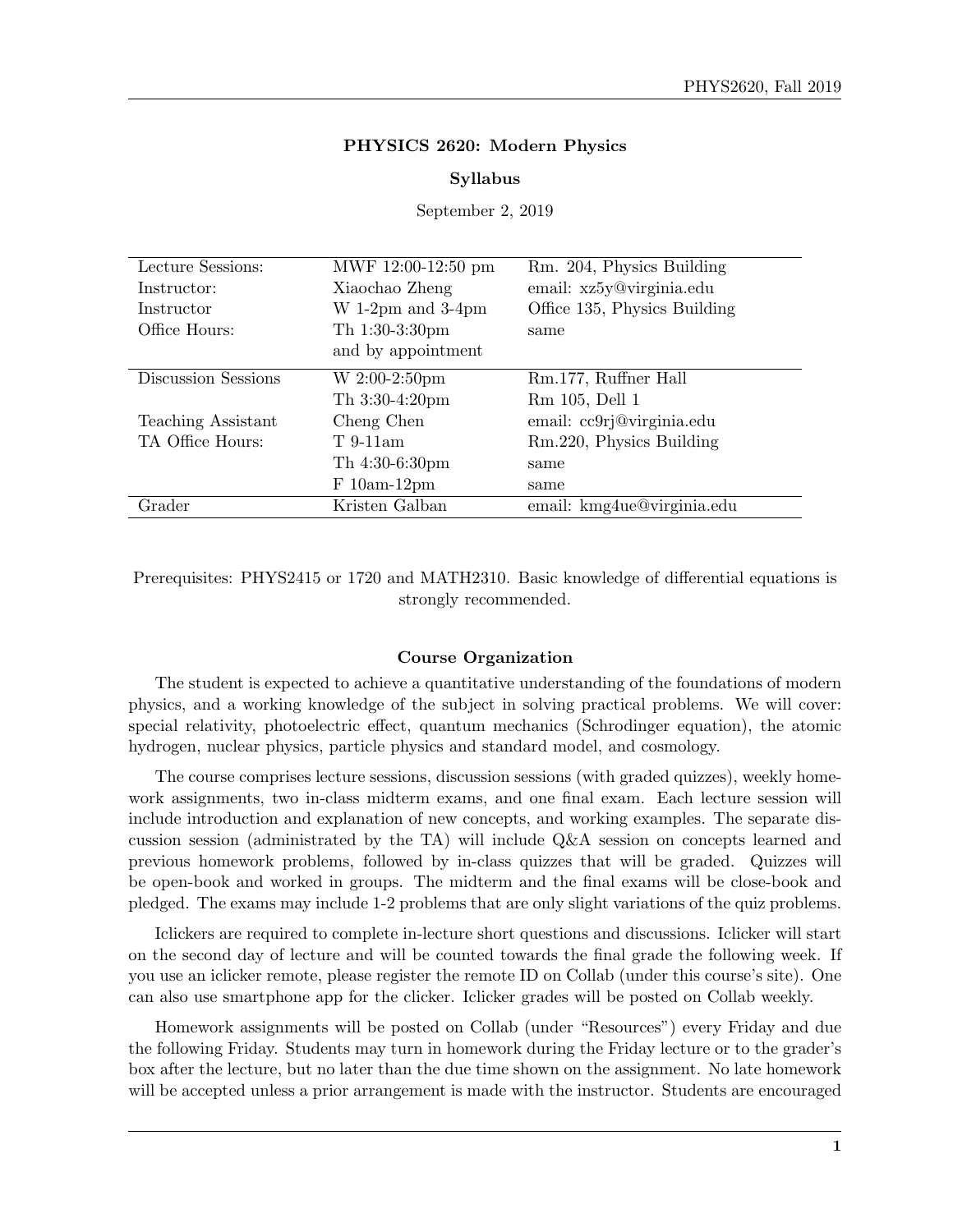to discuss problems with others while completing homework assignments. However, it is unlikely the student will gain a passing proficiency on the course material without working out most or all of the homework problems. Thus, each student is required to work out the final solution on their own. Copying homework solutions without thinking is prohibited.

Important: In previous years, different textbooks were used and different sub-fields of physics were emphasized. Similarly, this time we will not be able to cover all chapters of the textbook, and will focus on material that the instructor finds important and/or is familiar with.

While there is increasing interest in quantum computing, the preliminary quantum mechanics covered in this course will be based on Schrodinger's representation. Therefore it will unlikely serve as the quantum mechanics preliminary required to study quantum computing (which is best learned in Heisenberg's representation).

# Textbook and Reading Material

The textbook for the course is "Modern Physics", by Kenneth Krane, third edition, published by John Wiley & Sons, Inc., ISBN-13: 978-1118061145, ISBN-10: 1118061144. Both hard and electronic copies would be okay.

For each chapter there may be extra reading materials. These materials, as well as weekly assignments, will be posted on Collab. Some homework problems may be based on the reading material.

#### Exams

There will be two midterm exams during class hours and one final exam. Study guides will be provide in advance, listing important concepts and equations. All exams will be close-book with a formula sheet provided by the instructor. This means you will not be able to prepare your own formula sheet. However, the formula sheet will be provided one week in advance of each exam and you may suggest additional equations or information that should be added to the formula sheet. Whether your suggestion can be accommodated will be decided by the instructor.

## Solutions and Other Printed Material

Material that will available on Collab and as hard copies upon request:

- Course syllabus, calendar, and each week's homework assignment;
- Solutions to weekly discussion quizzes;
- Solutions to homework;
- Practice exams along with solutions: will be provided 1-2 weeks before each exam.

Material that will available as hard copies only, in class:

• Solutions to the actual exams.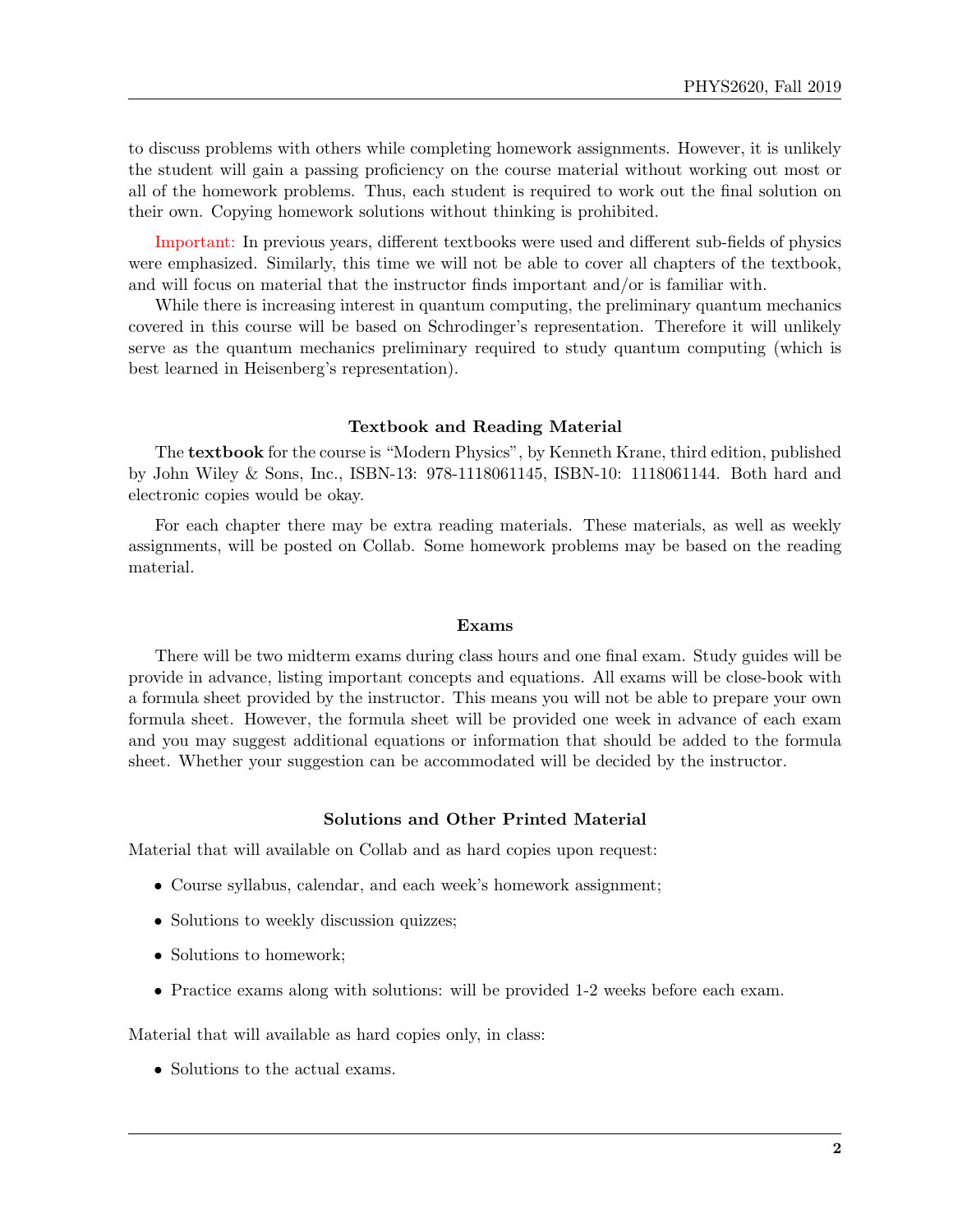## Grading

The final grade will be determined as follows:

- Iclicker questions, in lecture:  $6\%$
- Discussion session quizzez:  $10\%$
- Homework assignments:  $20\%$
- Two in-class midterm: 12% each
- Final Exam: 40%

Homeworks and exams will be graded based on clarity, logical structure, physical insight, in addition to mathematical manipulation. Spelling, grammar, and neatness contribute to the overall assessment. Please use this opportunity to practice scientific writing. Typically, every solution should include at least:

- a diagram or figure to illustrate the problem or your solution, if applicable
- definitions of variables
- physical laws applied and relevant equations
- clear statements of any assumptions made
- (for numerical answers) a clearly boxed answer with appropriate significant figures and units

Keep in mind that solutions of too short or too long lengths are both ditriminal to the clarity of expressing your ideas. In other words, explain clearly, not repeatedly. You must also practice common sense when presenting your answers. If you have any question regarding how to write a good solution, feel free to ask the instructor, the TA, or the grader.

For those who fill out the course evaluation towards the end of the semester, the lowest HW score will be exempt from the final grade. Do not use this opportunity too early.

### Important Dates

- first lecture: Wednesday August 28;
- first discussion sessions: Wednesday September 4 and Thursday September 5;
- last day to add a course (College of A&S): Tuesday September 10;
- last day to drop a course (College of A&S): Tuesday, September 10;
- first midterm exam will be held in class on Friday, October 4;
- no lecture on Monday October 7 (reading day);